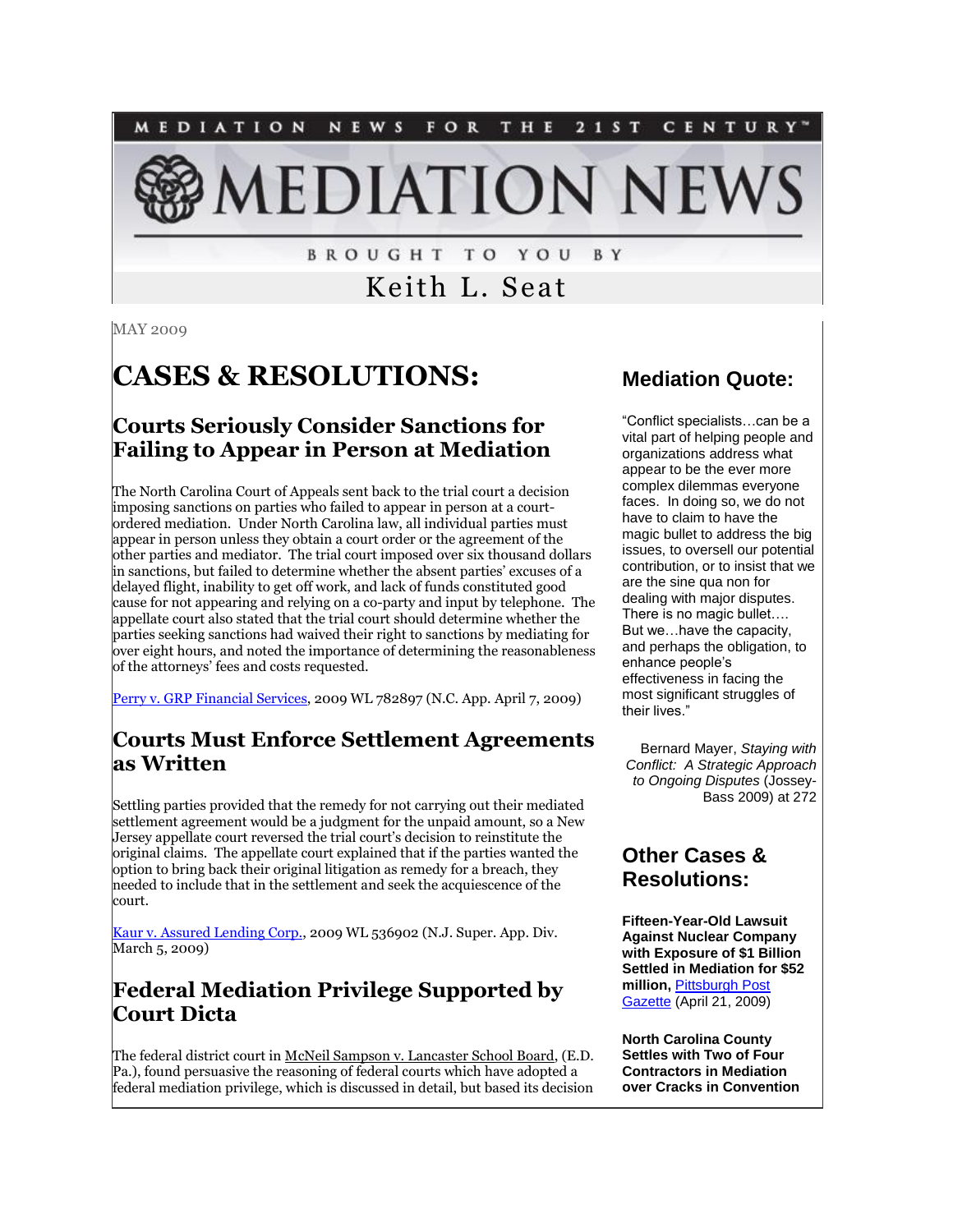on other grounds. In the underlying dispute, a mediation over discrimination allegations against a school system was attended by the school's attorney who then prepared a memorandum to the school board about the mediation and the claimant's perception of conspiracy and aggressive stance in the mediation, after which the claimant was fired. In the ensuing litigation, the claimant asserted that her termination was retaliation for participating in mediation and sought discovery related to the mediation. However, the court concluded that the claimant could not depose the school's attorney and that the memorandum drafted about the mediation was protected under the attorney-client privilege. The court also noted that a state mediation privilege is not applicable in a federal case involving both state and federal claims.

[McNeil Sampson v. Lancaster School Board,](http://www.paed.uscourts.gov/documents/opinions/08D1315P.pdf) No. 05-6414 (E. D. Pa. Nov. 5, 2008)[; The Legal Intelligencer](http://tinyurl.com/c34f7g) (March 11, 2009) (Subscription Required)

### **Parties Seek to Disqualify Federal Judge Due to Role as Mediator**

Lenders for Sunwest Management are seeking to disqualify a U.S. district judge in litigation brought by the SEC, based on the judge's mediation of a related case between the company and its former CEO. The judge, known for being combative during mediations, refused to step aside in the litigation despite being in a position to gain confidential information in the mediation.

[Hartford Courant](http://www.courant.com/news/health/hc-secondlook0308.artmar08,0,3044877,print.story) (March 8, 2009)

#### **Joint Resolution Encourages Governor and Union to Mediate**

With the governor of Vermont beginning layoffs that could eliminate 400 state employees in an effort to reduce costs, the legislature passed a joint resolution calling on the administration and the Vermont State Employees' Association to enter into mediation over how to come up with state payroll savings. The resolution gives the mediation two weeks to find solutions before the end of the legislative session.

[Vermont Business Magazine](http://www.vermontbiz.com/files/zen_favicon.jpg) (April 24, 2009)

## **Remaining 9/11 Cases Mostly Settled in Mediation**

Ninety-two of 95 lawsuits by victims of the September 11, 2001 attacks have been settled in mediation by the airlines and other defendants for about \$500 million. Plaintiffs in these 95 lawsuits had opted out of the special fund established by Congress which distributed over \$7 billion to more than 5,000 survivors. The mediator noted that a significant number of the disputes were more about the families having a chance to express their losses or anger than about money. Face-to-face encounters between the families and airline representatives were critical in about a third of the settlements and there were "lots of tears," according to the mediator. Trial dates have not been set in the remaining three cases.

[Breitbart](http://www.breitbart.com/article.php?id=D96O2HFO0&show_article=1) (March 5, 2009); [Bay Ledger News Zone](http://www.blnz.com/news/2009/03/05/Mediator_Sept_lawsuits_settled_9493.html) (March 5, 2009)

## **Mediator Facilitates Six-Month Discussion**

**Center,** [New Bern Sun Journal](http://tinyurl.com/cemrgc) (April 3, 2009)

**Mediation over Large New Zealand Merger that Failed Due to Financial Crisis Successfully Settled for Cash and Shares, Plus Business Initiatives,** [Scoop](http://www.scoop.co.nz/stories/print.html?path=BU0904/S00486.htm) (April 25, 2009)[; National](http://tinyurl.com/cxhdk9)  [Business Review](http://tinyurl.com/cxhdk9) (April 20, 2009)

**Defective Hydraulic Lift Led to Leg Injuries and \$700,000 Settlement at Mediation that Involved Multi-Media Presentation and Live Explanations by Doctor,**  [Virginia Lawyers Weekly](http://tinyurl.com/d9dely) (April 20, 2009) (Subscription

Required)

**Four Days of Mediation Yield \$10 Million Settlement for Paraplegic after Warehouse Accident,** [Pennsylvania Law](http://tinyurl.com/dzkn5a)  [Weekly](http://tinyurl.com/dzkn5a) (March 23, 2009) (Subscription Required)

**Carpenter's Claims from Fall off Ladder Resolved in Mediation for \$650,000,**  [PR.com](http://www.pr.com/press-release/149508) (NY) (May 3, 2009)

**Kalamazoo Commissioners Vote to Accept Terms of Mediation Settlement of Sex Discrimination Claim by City's Human Resources Director,** [Kalamazoo Gazette](http://tinyurl.com/cd7xjq) (March 31, 2009)

**Successful Mediation Restores Building Manager's Job and Avoids City Manager Being Fired, Florida** [Today](http://www.floridatoday.com/favicon.ico) (April 8, 2009)

**New York Knicks' Eddy Curry Files Suit for Breach of Mediation Confidentiality Against Lawyer for Plaintiff Alleging Sexual Harassment by Curry,** [Chicago Tribune](http://www.chicagotribune.com/sports/chi-05-eddy-currymar05,0,3136531.story) (March 5, 2009)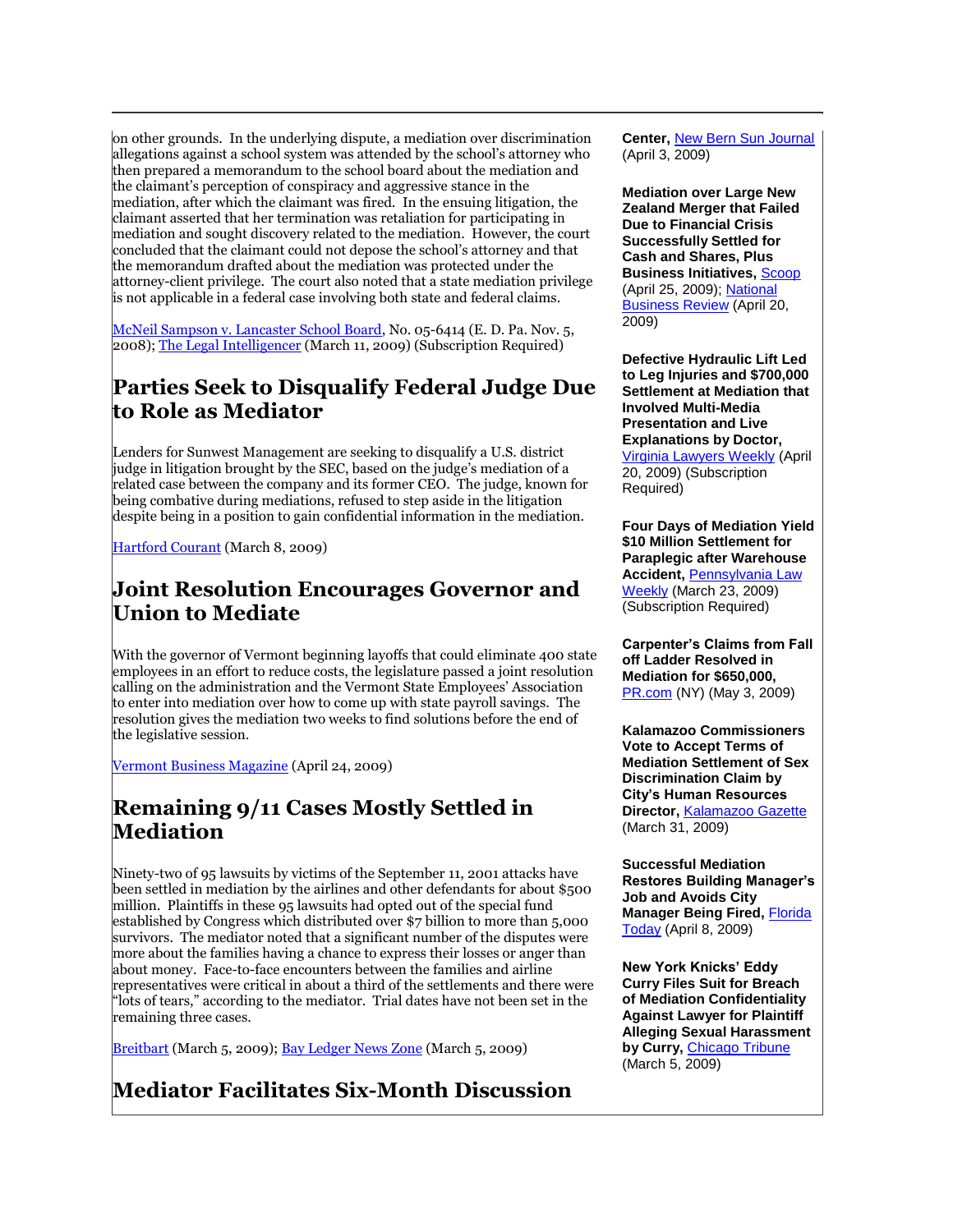## **on Health Care Policy**

Eighteen health-interest groups, including insurers, consumer advocates and hospitals, issued a report urging the government to meet the goal of all Americans having health insurance. With the help of a mediator over a six month period progress was made by the groups, which called their effort the Health Reform Dialogue, but consensus was not reached on divisive issues such as whether to mandate that all consumers must obtain health insurance. The American Federation of State, County and Municipal Employees pulled out of the talks in February and the Service Employees International Union didn't join on the report, but the 18 groups that issued the report included large entities such as the Pharmaceutical Research and Manufacturers of America and the American Medical Association.

[Bloomberg](http://www.bloomberg.com/apps/news?pid=20601087&sid=anfJzBaR2JTg&refer=home) (March 27, 2009)

## **Mediation of Complex Sex Abuse Case Against Hospital Begins Second Year**

Over 135 plaintiffs claiming sexual abuse as children by a doctor entered into mediation in March 2008 with the hospital they claim failed to stop the abuse. The court hoped the mediation would be concluded by the end of 2008, but it may continue for months more. The doctor worked for the hospital from 1963 to 1993 and died in 1998. Large amounts of child pornography were found in 2007 in the doctor's former home. State legislation is being considered which would extend the statute of limitations when new evidence is uncovered that could not reasonable have been discovered previously, which could impact about 40 to 50 plaintiffs.

[Hartford Courant](http://www.courant.com/news/health/hc-secondlook0308.artmar08,0,3044877,print.story) (CT) (March 8, 2009)

#### **Governor Uses Mediation Confidentiality to Shield Deal with Power Plant**

The confidentiality of mediation is preventing dissemination of details about an agreement that was negotiated between the state of Washington and the only coal-fired power plant in the state. The owner of the plant agreed to significant emission reductions, but critics question whether the state could have done better. Open government advocates are concerned about the public-records exemption for mediation confidentiality.

[The News Tribune](http://www.thenewstribune.com/opinion/editorials/v-printerfriendly/story/704034.html) (April 8, 2009)

### **Local Catholics Ask Vatican for Mediation over Parish Closings**

Facing the recent or planned closing of 1,000 U.S. parishes, Catholic parishioners from 31 groups in eight U.S. dioceses sent a lengthy letter to Vatican offices seeking mediation between U.S. bishops and local parishioner groups. The Vatican is close to a decision on the appeals of several parishes in the Boston Archdiocese where parishioners have maintained vigils for over four years. But mediation is being pursued because advocates are discouraged by the historical lack of success of appeals.

**Mediation Scheduled After Expert Reports in A\$60 Million Class Action Against Wheat Exporter,** [WA Today](http://business.watoday.com.au/business/expanded-awb-case-heads-to-mediation-20090309-8tc3.html) (Australia) (March 9, 2009)

**Judge Shocked by Psychiatric Hospitals' Overcrowding Orders Parties to Mediate,** 

[Charleston Gazette](http://wvgazette.com/feeds/politics.xml) (WV) (April 27, 2009)

**Mediation by "Special Master" Proposed for Washington State Democrats in Dispute with Former Lawyer over Legal Files,** [KYW1060.com](http://www.kyw1060.com/pages/4016407.php) (March 12, 2009); [Seattle Times](http://tinyurl.com/dhta8c) (March 18, 2009)

**Warner Bros. and Producer Mediating over Responsibility for Fox's Part Ownership of "Watchmen,"**  [Hollywood Reporter](http://tinyurl.com/c5ookz) (April 20, 2009)

**Barbie-Bratz Battle in Mediation, with Offer Pending to Sell Whole Bratz Line to Mattel,** *[Reuters](http://www.reuters.com/article/ousiv/idUSTRE53G5IX20090417)* (USA) (April 17, 2009)

**Colorado County Energy Advisory Board Considering Mediator to Improve Board Operations,** [The Grand](http://tinyurl.com/ctjoaf)  [Junction Daily Sentinel](http://tinyurl.com/ctjoaf) (April 6, 2009)

**United Way and Public Assistance Call Center Agree to Mediation over Funding Dispute,** [Milwaukee](http://tinyurl.com/dx2spl)  [Journal Sentinel](http://tinyurl.com/dx2spl) (March 11, 2009) (Subscription Required)

**Santa Barbara Mayor, City Council Press Hotel and Upset Neighbors to Hire Mediator to Address Project Plan,** [The Santa Barbara](http://tinyurl.com/oqxpun)  [Independent](http://tinyurl.com/oqxpun) (April 30, 2009)

**Georgia County and 15**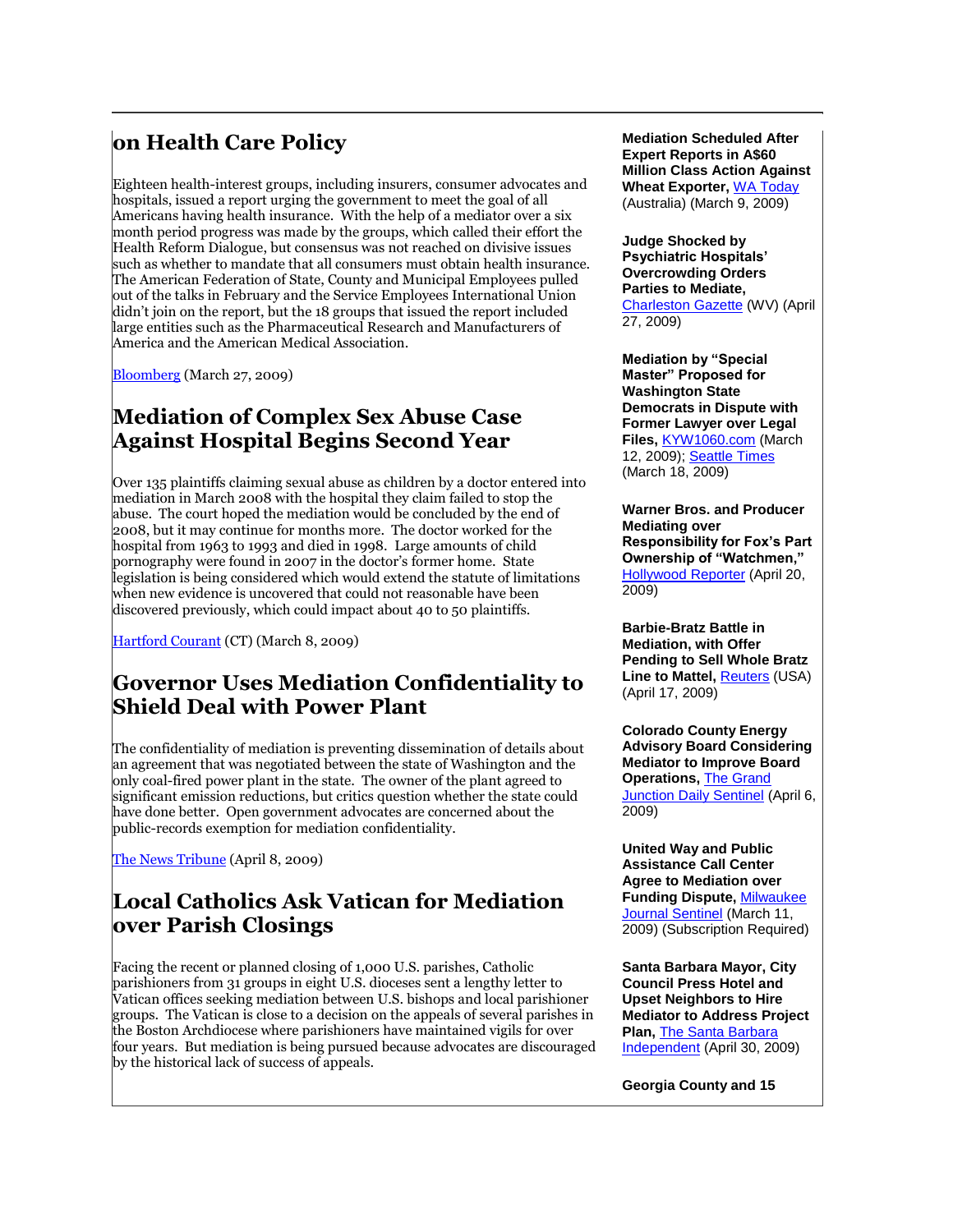[The Catholic Review](http://www.catholicreview.org/subpages/storyworldnew-new.aspx?action=5983) (April 8, 2009)

## **NEWS & INITIATIVES:**

## **Maine Considering Uniform Mediation Act**

The legislature in Maine is considering the Uniform Mediation Act (UMA) in order to establish confidentiality for mediation communications, with specified exceptions. The legislation is intended to encourage greater use of mediation and generally follows the UMA language of the National Conference of Commissioners on Uniform State Laws. The UMA has been adopted thus far in the District of Columbia and ten states: Idaho, Illinois, Iowa, Nebraska, New Jersey, Ohio, South Dakota, Utah, Vermont and Washington state. Legislation to adopt the UMA is also currently being considered in Hawaii and Rhode Island.

[Maine H.B. 968;](http://www.mainelegislature.org/legis/bills/display_ps.asp?LD=1378&snum=124) [LegAlert](http://tinyurl.com/cu7fsh) (April 2, 2009) (Subscription Required)

## **Agricultural Commission May Become Mediation Board**

Following a model suggested by the state, a proposed town "right to farm" bylaw would provide information to people moving near farms and begin a mediation program for disputes that arise between farmers and their neighbors. The bylaw of the Massachusetts' town would establish the mediation service in the Agricultural Commission as a first resource for disputes.

[The Republican](http://tinyurl.com/d8fbvv) (April 7, 2009)

## **Climate Change Disputes May Benefit from Mediation**

Increasing numbers of lawsuits and disputes are arising from climate change allegations, which are being taken more seriously by the courts. The cases are complex and often involve multiple parties, so are often well suited to mediation where a skilled mediator can help the parties work through the issues to reach better outcomes, including sophisticated solutions that could not be achieved in other ways. However, a few cases do need judicial or political decisions on the scope of rights and remedies.

[Fulton County Daily Report](http://tinyurl.com/dywpcq) (April 10, 2009) (Subscription Required)

### **Foundation Frequently Uses Mediation to Assist Seriously Ill Patients**

A national non-profit, the Patient Advocate Foundation, relies on mediation to ensure that patients with life threatening or debilitating diseases have adequate access to care or receive other needed assistance. The Foundation's annual Patient Data Analysis Report states that over 48,000 matters were successfully managed for patients last year using mediation or arbitration. The report noted that 93% of patients helped by the Foundation had some

**Cities Continue Negotiations over County Tax Levels after Three Days of Mediation,**  [Atlanta Journal Constitution](http://tinyurl.com/ol676x) (April 27, 2009)

**Mediation Ongoing over Control of Property in Polygamous Community, [The Salt Lake Tribune](http://www.sltrib.com/news/ci_12205223) (April** 23, 2009)

**Mediation Scheduled in Wrongful Death Suit of City Worker Caught in Snow Plow,** [Poughkeepsie Journal](http://tinyurl.com/c9pgd2) (March 24, 2009)

**City Council Orders Mediation Between Award-Winning Rabbit Breeder and Neighbors Complaining of Odor,** [Vallejo Times-Herald](http://www.timesheraldonline.com/news/ci_12105435) (CA) (April 9, 2009)

**After EPA's Third Rejection of Highway Project to Virginia Beach in 22 Year Effort, Highway Administration Offers to Pay for Mediation Among Cities and Agencies,** [The Virginian-](http://hamptonroads.com/2009/04/feds-void-environmental-impact-plan-toll-road)[Pilot](http://hamptonroads.com/2009/04/feds-void-environmental-impact-plan-toll-road) (April 19, 2009)

#### **Other News & Initiatives:**

**Vermont Workers' Compensation and Safety Division Proposes Rule Requiring Mediation Prior to Administrative Hearings, as Mandated by Statute,** [Workers Comp Forum](http://www.riskandinsurance.com/story.jsp?storyId=204105504) (April

27, 2009); [Rule 27.000](http://159.105.83.167/Portals/0/WP%20Safety/Text%20of%20Mediation%20Rule%20Proposed%20Rule.pdf)

**North Dakota Legislators Considers Mediation Provisions in Pending Zoning Legislation,** [Minot](http://www.minotdailynews.com/favicon.ico)  [Daily News](http://www.minotdailynews.com/favicon.ico) (April 28, 2009)

**New Jersey Proposes to Increase Small Claims Limits**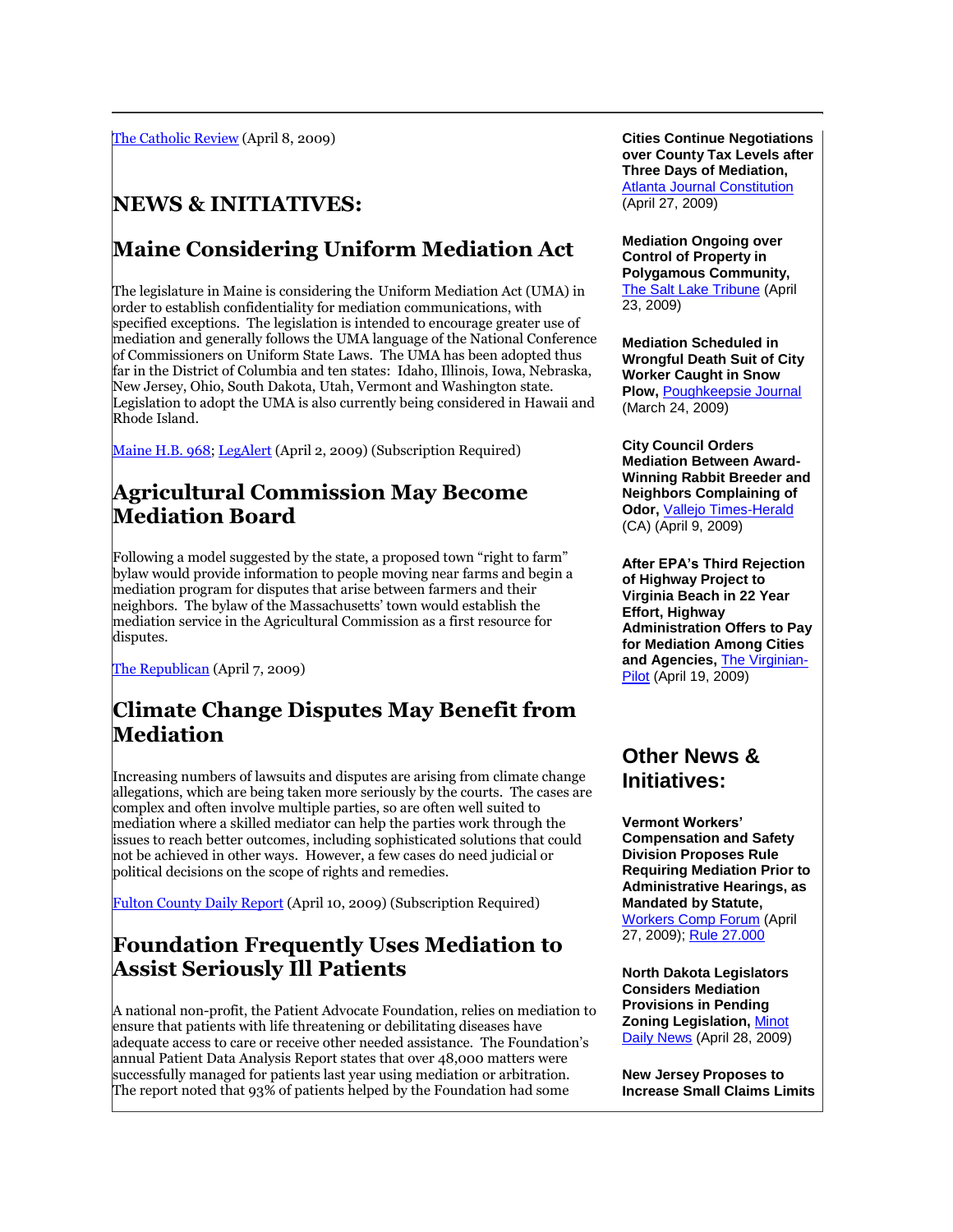health insurance, but were often "underinsured" and lacked the ability to obtain the coverage needed.

[PR Newswire](http://tinyurl.com/qwu5ap) (April 29, 2009)

## **Recession Shifting Disputes to Mediation**

Commercial mediators and mediation groups note that corporations may be waiting to initiate litigation in some disputes in order to save costs, but many other conflicts are being brought into mediation more quickly than in the past in order to minimize litigation costs. Moreover, some mediators note that parties may be more amenable to settlement now than in the past, given the pressure on litigation budgets. The weak economy is reawakening clients and advocates to the benefits of mediation, which could well lead to permanent increases in the use of mediation, especially in mid-Atlantic states and other regions of the country that have been slower to shift to mediation.

[Pennsylvania Law Weekly](http://tinyurl.com/dfdunr) (March 23, 2009) (Subscription Required)

## **Value of Mediation Seen in Tough Economic Times**

Challenging economic times may increase the number of disputes, leading more people to turn to mediation for resolution. In New Zealand, a free pilot mediation service began in March for smaller disputes between individuals, while the maximum dollar size of disputes handled by the Disputes Tribunal was increased. Mediation experts note that in addition to generally being less expensive, mediation often reaches better solutions for the businesses and other parties involved.

[The Dominion Post \(New Zealand\)](http://www.stuff.co.nz/dominion-post/business/2253216/Benefits-of-agreeing-to-disagree) (March 12, 2009)

## **Update on Home Foreclosure Mediation Efforts**

 **Oregon** is considering legislation that would require mandatory mediation before foreclosure on residential property and may involve the mediator running calculations to determine if the borrower qualifies for loan modification; the legislation would sunset in 2014.

[Oregon SB 628;](http://www.leg.state.or.us/09reg/measpdf/sb0600.dir/sb0628.intro.pdf) [The Oregonian](http://www.oregonlive.com/business/index.ssf/atom.xml) (April 27, 2009)

 **Maine** is considering legislation to establish a mandatory foreclosure mediation program which would stay the foreclosure action during the mediation.

[Maine LD 1418;](http://www.mainelegislature.org/legis/bills/bills_124th/billpdfs/HP099401.pdf) [MPBN News](http://www.mpbn.net/News/MaineNews/tabid/181/ctl/ViewItem/mid/1858/ItemId/10282/Default.aspx) (April 28, 2009)

 **Minnesota** is considering the Homeowner-Lender Mediation Act, which would require lenders to notify homeowners of their right to mediation prior to beginning foreclosure proceedings. The Executive Director of the Iowa Mediation Service warned that the legislation could open the proverbial floodgates.

[Finance and Commerce](http://www.finance-commerce.com/favicon.ico) (April 1, 2009)

**from \$5000 to \$7500 and Require Mediation of Claims over \$5000 with \$60 Fee for Mediation,** [New Hampshire](http://www.gencourt.state.nh.us/legislation/2009/HB0281.html)  [H.B. 281-FN;](http://www.gencourt.state.nh.us/legislation/2009/HB0281.html) [New Hampshire](http://nhbr.com/apps/pbcs.dll/article?AID=/20090409/NEWS06/904089929/-1/NEWS)  [Business Review](http://nhbr.com/apps/pbcs.dll/article?AID=/20090409/NEWS06/904089929/-1/NEWS) (April 9, 2009)

**Mediation Procedures Clarified for New Jersey Office of Administrative Law,** [RegAlert](http://tinyurl.com/cfbfdb) (April 6, 2009) (Subscription Required)

**North Carolina and Washington State Legislation Encouraging Voluntary Arbitration (Rather than Mediation) in Medical Malpractice Cases Finds Few Takers,** [North Carolina](http://tinyurl.com/cnplf7)  [Lawyers Weekly](http://tinyurl.com/cnplf7) (April 13, 2009) (Subscription Required)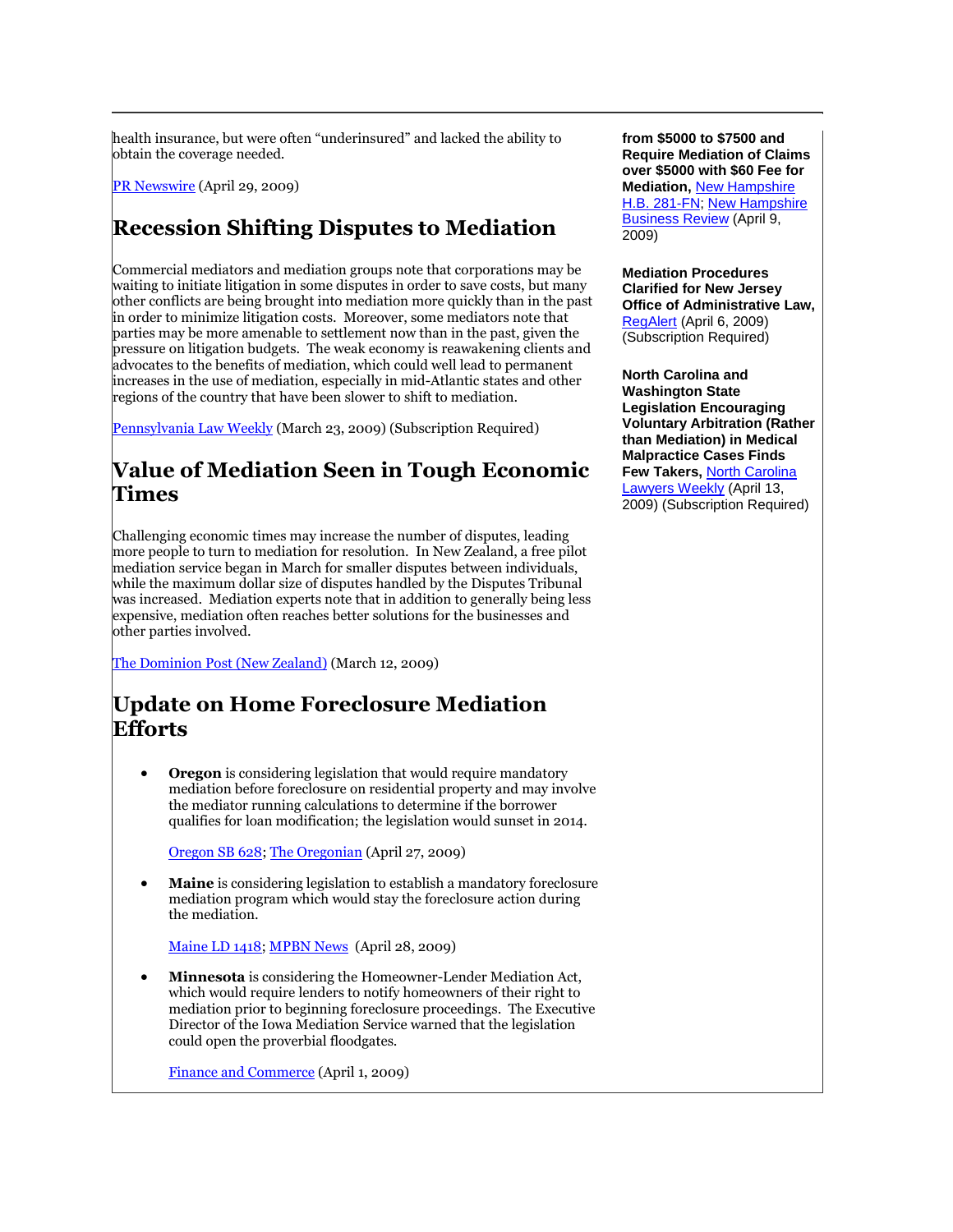Pending **Wisconsin** legislation would require financial institutions provide mediation request forms to borrowers as the first step towards foreclosure, and would permit borrowers to stay in their homes until mediation is concluded.

[New Richmond News](http://tinyurl.com/cbqtcd) (April 16, 2009) (Registration Required); [WISN.com](http://www.wrn.com/gestalt/go.cfm?objectid=A6A5A0E5-5056-B82A-379277E3682DE4A1) (April 15, 2009)

 Legislation in **Connecticut** would make mediation mandatory, rather than optional, in real estate foreclosures. Under existing law over a quarter of foreclosure proceedings have been mediated, with about 70 percent being resolved.

[Hartford Business](http://www.hartfordbusiness.com/news8575.html) (April 10, 2009); [Connecticut S.B. 619 Analysis;](http://www.cga.ct.gov/2009/BA/2009SB-00619-R000183-BA.htm) [Greenwich Time](http://www.greenwichtime.com/ci_11880068) (March 10, 2009)

 The **Florida** Supreme Court formed a task force in April to explore foreclosure mediation options that may be suitable statewide. Meanwhile, the Miami-Dade Circuit Court was to launch a pilot mediation program on May 1 which is intended to get lenders and borrowers talking to each other in an effort to avoid foreclosure. The 19th Circuit also has begun requiring mediation in owner-occupied foreclosure cases. Jacksonville is considering local legislation to require foreclosure mediation.

[Miami Herald](http://www.miamiherald.com/business/v-print/story/1013005.html) (April 23, 2009)[; Jacksonville Daily Record](http://www.jaxdailyrecord.com/showstory.php?Story_id=51961) (March 9, 2009); [Jacksonville Daily Record](http://www.jaxdailyrecord.com/showstory.php?Story_id=51952) (March 9, 2009)

 **New Jersey** plans to use part of a multi-million dollar settlement with Countrywide Financial Corp. to fund foreclosure mediation efforts in the state.

[The Star-Ledger](http://tinyurl.com/d2shjz) (April 2, 2009)

 The Superior Court in **Marion, Indiana** passed a new local rule allowing homeowners facing foreclosure the option of a settlement conference or mediation with their lender. The conferences are mandatory for the lender if the borrower responds.

[Indianapolis Star](http://www.indystar.com/article/20090311/BUSINESS/903110333) (March 11, 2009)

 **New Hampshire** is exploring the idea of a mortgage mediation program to help struggling borrowers keep their homes.

[Fox News](http://www.fox44.net/Global/story.asp?S=9967629) (March 8, 2009)

 **U.S.** Congressman Alan Grayson (D-Florida) is urging mandatory mediation to minimize home foreclosures and seeking \$50 billion from the Trouble Asset Relief Funds for foreclosure relief efforts.

[The Ledger](http://tinyurl.com/d8zktf) (April 23, 2009)

### **Texas Legislation Proposes Pretrial Victim-Offender Mediation Programs**

The Texas House of Representatives passed, without any opposition, legislation that would authorize cities and counties to establish pretrial victimoffender mediation programs for misdemeanors and certain felonies. Under H.B. 2139, mediation would only occur with the consent of both victim and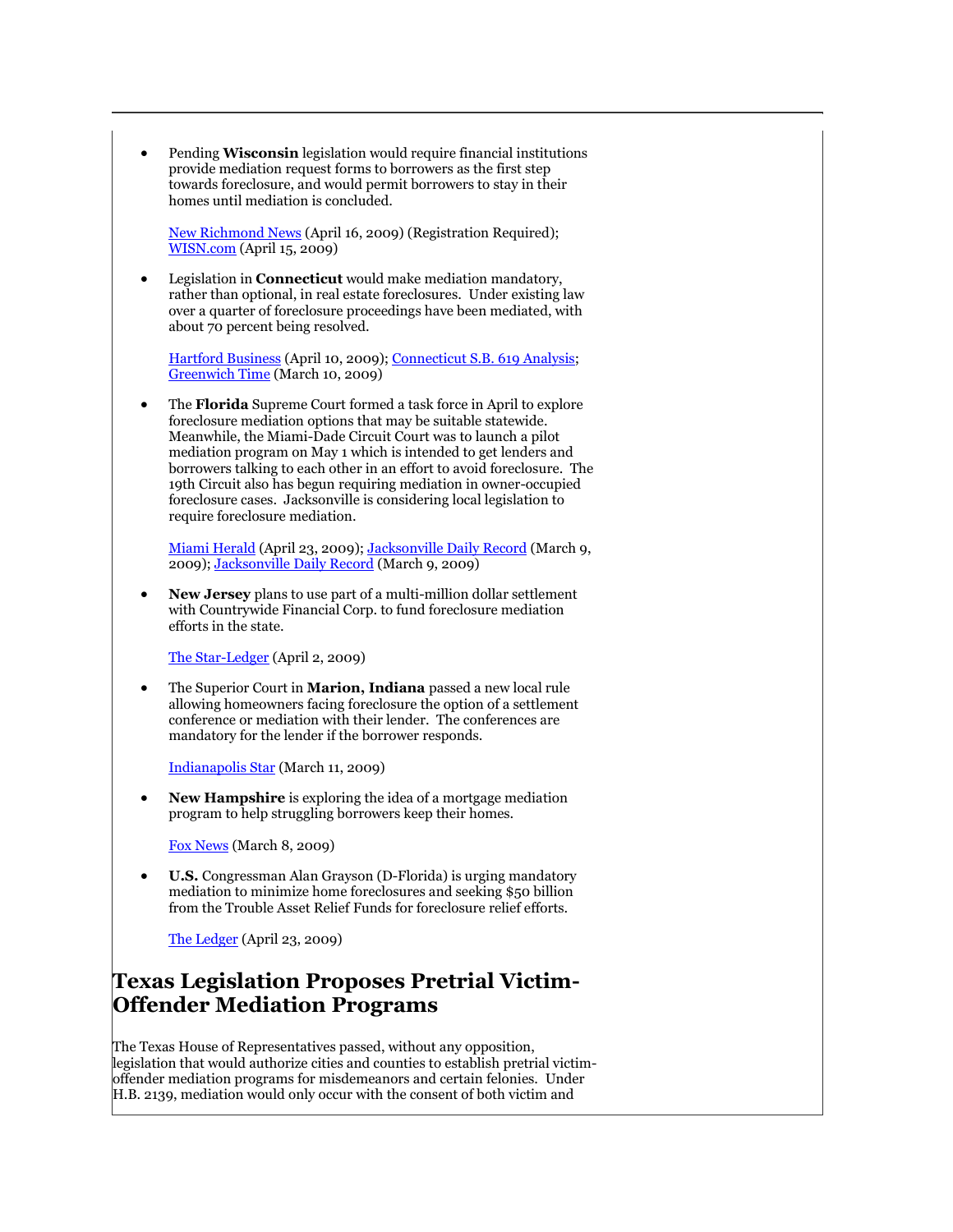defendant, and would result in charges being dismissed against the defendant if an agreement is reached which includes an apology along with restitution or community service by the defendant. Mediators need not be trained and the programs may charge defendants up to \$500 in fees. The legislation was amended before passage to also include a juvenile victim-offender pilot program.

[Texas H.B. 2139;](http://www.legis.state.tx.us/tlodocs/81R/billtext/doc/HB02139I.doc) [Amendment for Juvenile Pilot](http://www.journals.house.state.tx.us/hjrnl/81r/pdf/81RDAY56FINAL.PDF#page=32) (April 24, 2009)

## **Mediation Helps Prepare Inmates for Release**

The Maryland Division of Correction is expanding to a medium security prison its pre-release mediation program for inmates. The program is voluntary for inmates, allowing them to attend up to three mediation sessions with the person who will provide a home for them once they are released. The mediation program helps resolve conflicts that may lead to future trouble, giving the inmates a better chance at success once they are released.

[The Examiner](http://www.examiner.com/favicon.ico) (April 14, 2009)

## **Michigan Businesses Slowly Shifting Towards Mediation**

Despite inertia, business disputes in Michigan are increasingly being resolved through mediation, rather than litigation or arbitration. However, businesses may often wait too long and participate in mediation only when directed by the court, when they could benefit by seeking out mediation sooner. It is particularly important in the current economic climate to keep down litigation costs and get a settlement in mediation rather than waiting for a later judgment that may not be collectible.

[Michigan Lawyers Weekly](http://tinyurl.com/dywpcq) (April 6, 2009) (Subscription Required)

## **Australian Courts Turning to Mediation**

A report on mediation in the Supreme and County courts in Australia shows that use of mediation is steadily increasing. All civil cases before the Supreme Court are now being sent to mediation, where judge-led mediations are being used. A pilot mediation program in Magistrates Court has been extended and expanded from all cases under A\$10,000 to all those under A\$40,000. The author of the report noted that 80% of mediation participants are satisfied with the process, but that some cases need to be referred to mediation earlier.

[The Age](http://tinyurl.com/dnn783) (April 2, 2009)

### **Other International Mediation Developments**

- New **Australian** Supreme Court judge appointed to promote mediation in civil cases, fulfilling government's commitment, [The](http://www.theage.com.au/favicon.ico)  [Age](http://www.theage.com.au/favicon.ico) (April 1, 2009)
- Failure to accept mediation offer may impact award of court costs in